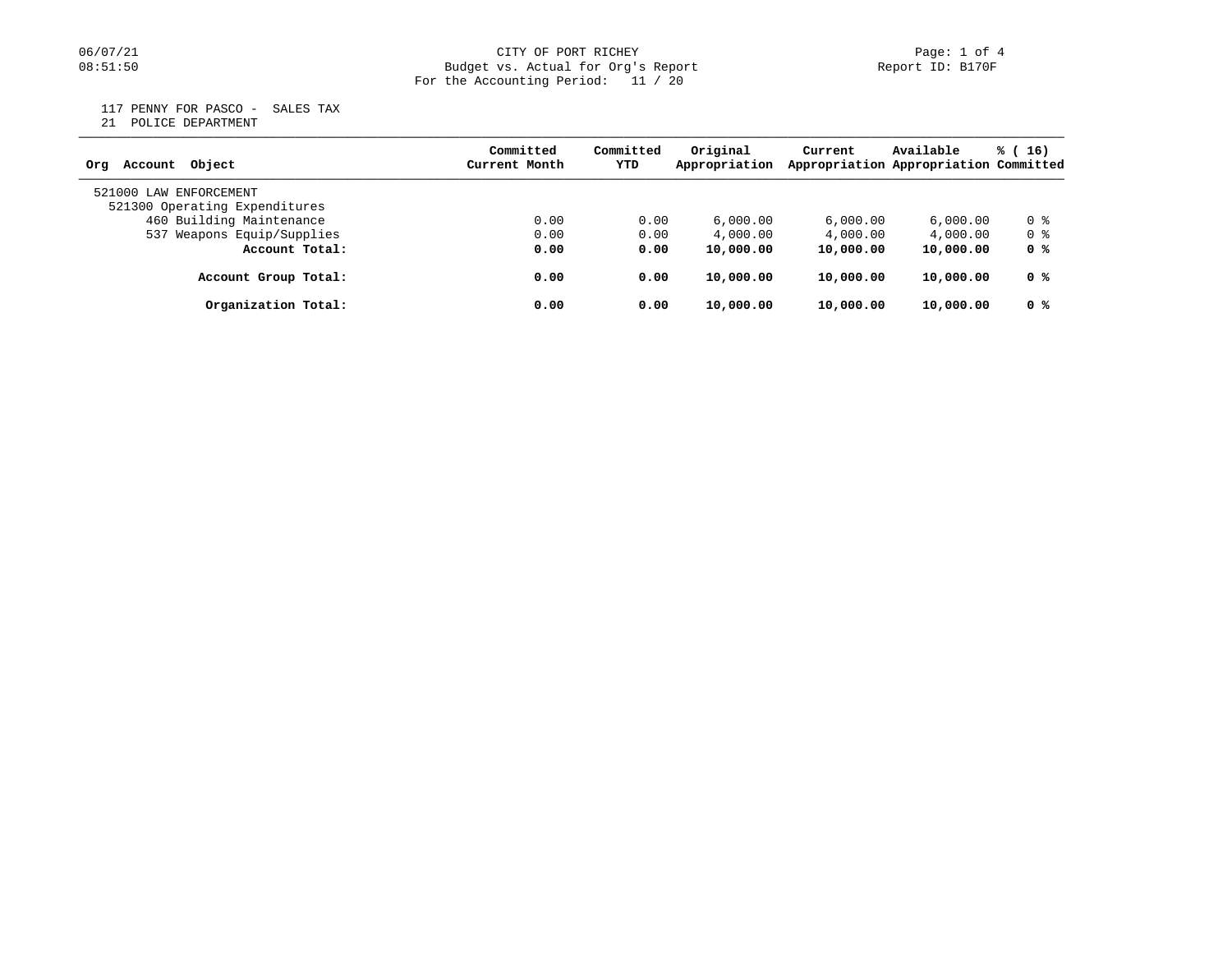## 06/07/21 CITY OF PORT RICHEY Page: 2 of 4<br>
Budget vs. Actual for Org's Report Page: 2 Of 4<br>
Page: 2 of 4<br>
Report ID: B170F Budget vs. Actual for Org's Report For the Accounting Period: 11 / 20

117 PENNY FOR PASCO - SALES TAX

22 FIRE DEPARTMENT

|                               | Committed     | Committed | Original      | Current    | Available                             | % (16)         |
|-------------------------------|---------------|-----------|---------------|------------|---------------------------------------|----------------|
| Account Object<br>Orq         | Current Month | YTD       | Appropriation |            | Appropriation Appropriation Committed |                |
| 522000 FIRE CONTROL           |               |           |               |            |                                       |                |
| 522300 Operating Expenditures |               |           |               |            |                                       |                |
| 460 Building Maintenance      | 0.00          | 0.00      | 3,500.00      | 3,500.00   | 3,500.00                              | 0 <sup>8</sup> |
| 512 Small Equipment           | 945.20        | 945.20    | 6,530.00      | 17,940.28  | 16,995.08                             | 5 <sup>8</sup> |
| 514 Safety Equipment          | 0.00          | 0.00      | 12,960.00     | 12,960.00  | 12,960.00                             | 0 <sub>8</sub> |
| Account Total:                | 945.20        | 945.20    | 22,990.00     | 34,400.28  | 33,455.08                             | 3 %            |
| 522600 Capital Outlay         |               |           |               |            |                                       |                |
| 612 Radio                     | 0.00          | 0.00      | 1,573.00      | 0.00       | 0.00                                  | 0 <sub>8</sub> |
| 613 Fire Equipment            | 8,136.20      | 11,184.30 | 61,100.00     | 53,862.72  | 42,678.42                             | $21$ %         |
| 649 Equipment on Cars         | 0.00          | 0.00      | 8,500.00      | 8,500.00   | 8,500.00                              | 0 <sub>8</sub> |
| 650 Vehicles                  | 0.00          | 0.00      | 535,000.00    | 532,400.00 | 532,400.00                            | 0 <sup>8</sup> |
| Account Total:                | 8,136.20      | 11,184.30 | 606,173.00    | 594,762.72 | 583,578.42                            | 2%             |
| 522700 Debt Service           |               |           |               |            |                                       |                |
| 710 Principal                 | 0.00          | 30,783.49 | 29,819.00     | 30,783.40  | $-0.09$                               | $100*$         |
| 720 Interest                  | 0.00          | 995.60    | 1,960.00      | 995.60     | 0.00                                  | $100*$         |
| Account Total:                | 0.00          | 31,779.09 | 31,779.00     | 31,779.00  | $-0.09$                               | $100*$         |
| Account Group Total:          | 9,081.40      | 43,908.59 | 660,942.00    | 660,942.00 | 617,033.41                            | 7 %            |
| Organization Total:           | 9,081.40      | 43,908.59 | 660,942.00    | 660,942.00 | 617,033.41                            | 7 %            |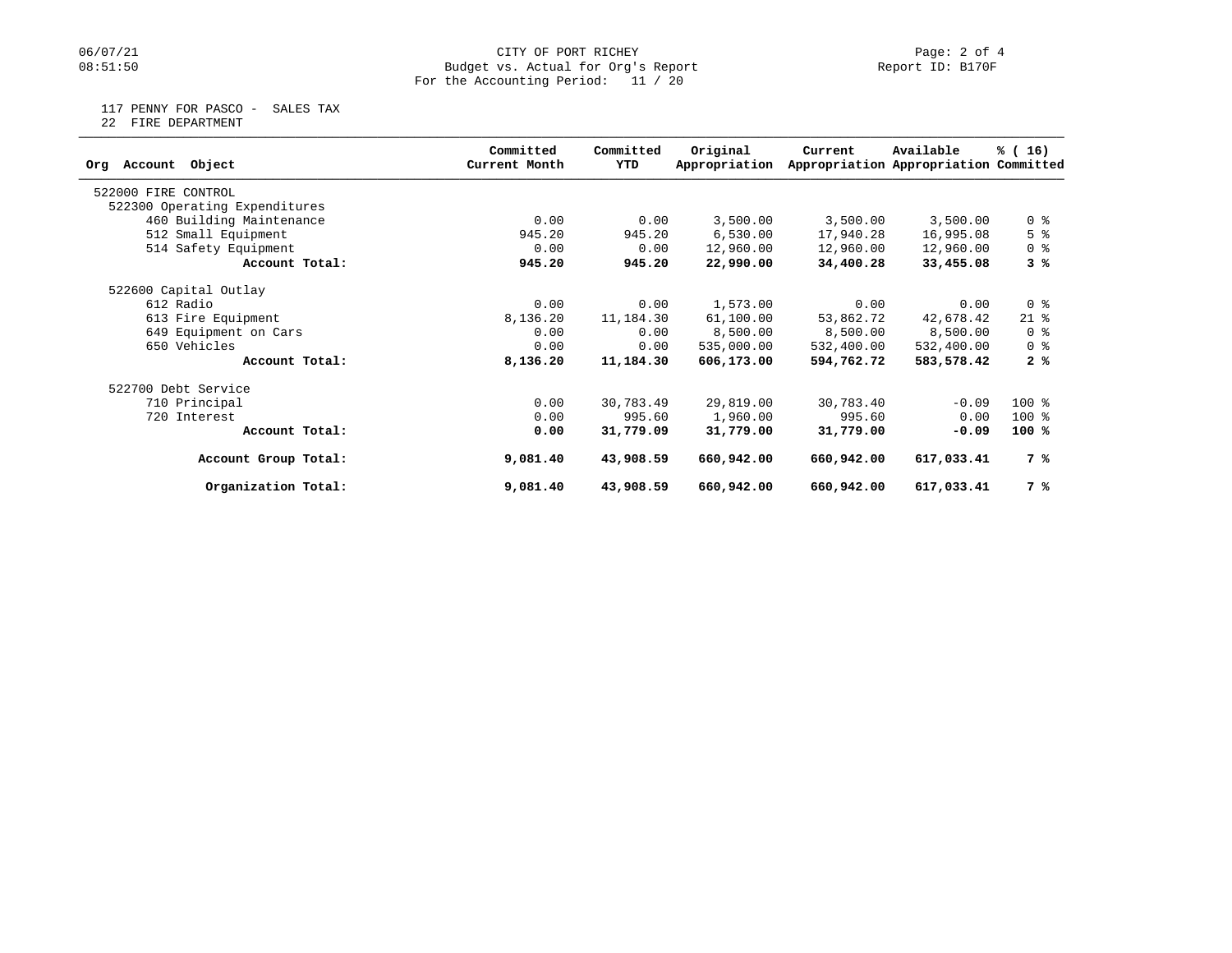117 PENNY FOR PASCO - SALES TAX

41 PUBLIC WORKS DEPARTMENT

| Account Object<br>Orq                                    | Committed<br>Current Month | Committed<br>YTD | Original<br>Appropriation | Current    | Available<br>Appropriation Appropriation Committed | $\frac{16}{2}$ |
|----------------------------------------------------------|----------------------------|------------------|---------------------------|------------|----------------------------------------------------|----------------|
| 541000 ROAD & STREET FACILITIES<br>541600 Capital Outlay |                            |                  |                           |            |                                                    |                |
| 648 Equipment                                            | 0.00                       | 0.00             | 50,000.00                 | 50,000.00  | 50,000.00                                          | 0 %            |
| 650 Vehicles                                             | 0.00                       | 31,607.50        | 65,000.00                 | 65,000.00  | 33,392.50                                          | 49 %           |
| Account Total:                                           | 0.00                       | 31,607.50        | 115,000.00                | 115,000.00 | 83,392.50                                          | 27%            |
| Account Group Total:                                     | 0.00                       | 31,607.50        | 115,000.00                | 115,000.00 | 83,392.50                                          | 27%            |
| Organization Total:                                      | 0.00                       | 31,607.50        | 115,000.00                | 115,000.00 | 83,392.50                                          | 27%            |